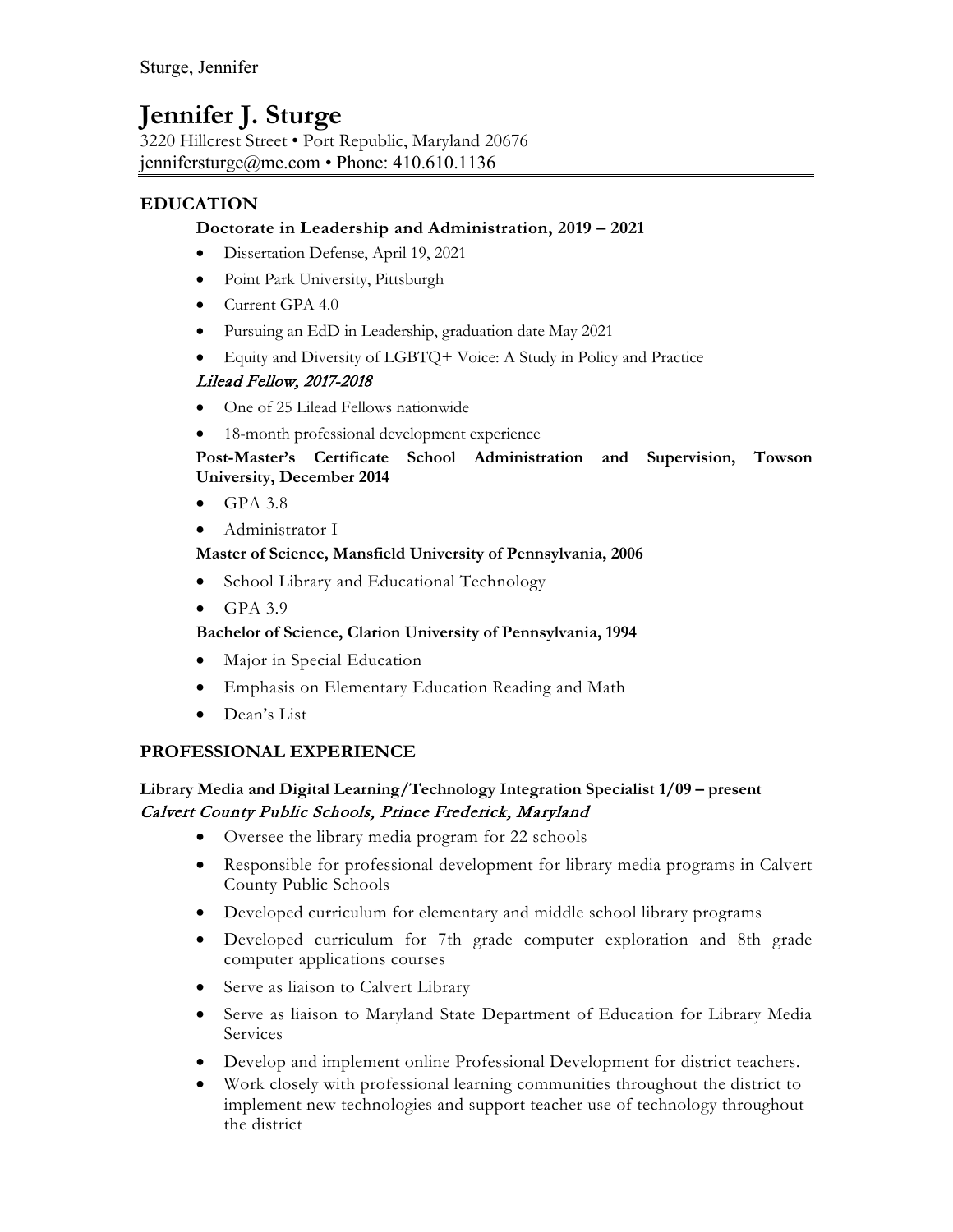- Work closely with media specialists to revise and restructure curriculum to meet 21st Century learning needs
- Work closely with grants throughout the states to prepare students for 21st Century skills through teacher education and professional development
- Responsible for training administrators and teachers how to integrate new and innovative technologies seamlessly into the curriculum

## **Adjunct Professor, 1/2018-present**

# The University of Maryland College Park, College of Information Studies

LBSC 641 – Collection Development

LBSC 741 – Seminar in School Library Administration

LBSC 602 – Serving Information Needs

LBSC 646 – Young Adult Literature

LBSC 645 – Children's Literature

• Adjunct professor for the iSchool graduate program at The University of Maryland College Park

# **Adjunct Professor, 7/17-10/19**

# McDaniel College of School Library Graduate Program

LMS 502 – Data Driven Decision Making

LMS 508 – Learning Technologies

LMS 514 – Multimedia Development

SLM 505 – Information Sources

• Adjunct professor for McDaniel College in the School Library Graduate program.

#### **Online Facilitator, 1/16-present**

# Maryland Thinkport eLearning "Technology Teaching and Universal Design for Learning"

• Facilitator for an online asynchronous Maryland recertification geared toward educators in grades K-12. The course focuses on early implementing the principles of Universal Design for Learning into the classroom

#### **Online Facilitator and Team Lead 2/16-present**

## Southern New Hampshire University, Adjunct Professor, SNHU 107: Introduction to Online Learning

• Facilitator for an eight-week introductory course to online learning. This course focuses on the fundamentals of navigation of the online learning environment as well as hones college writing, reading, and math skills prior to students entering for credit courses. Responsible for guiding students through their first online experience and teaching APA formatting and college writing skills

# **School Library Media Specialist, 8/06- 12/09** Sunderland Elementary School, Sunderland, Maryland

- Handled all aspects of running a Library Media Center in an elementary school of 650 students. Maintained a collection of print and non-print sources. Managed a library media center budget. Developed and managed school closed circuit television station. Collaborated with classroom teachers to develop integrated lessons. Created and maintained Library Media Center web site
- Was awarded employee of the month for Sunderland in 2009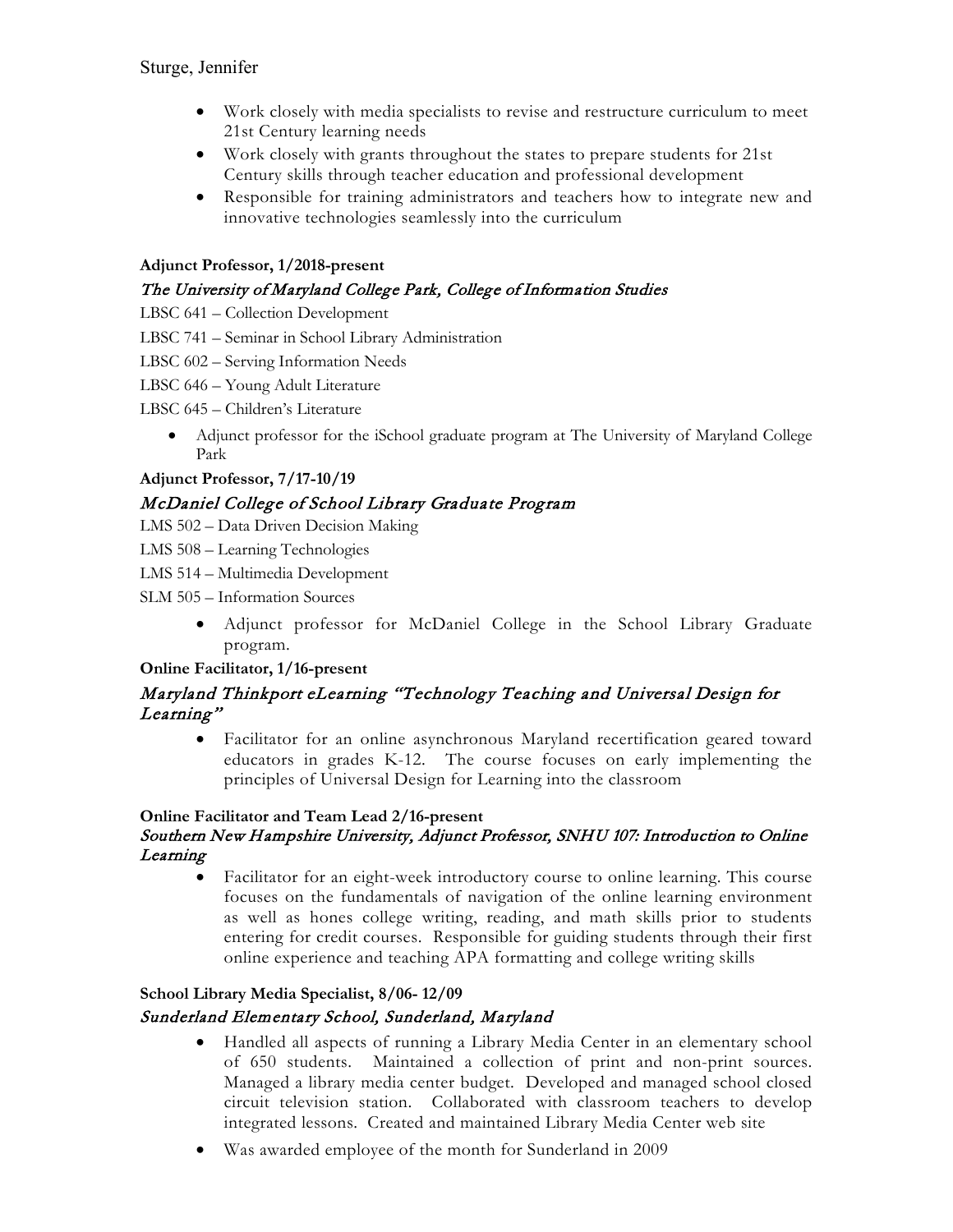• Was recipient of the MSET Educational Technology Grant 2008 and 2009

#### **Special Education Teacher, 8/94-8/06** Calvert Middle School and Calvert Country School

- Taught reading, science, language arts, and social studies at the middle school level
- Taught functional life skills, ages 6-8

#### **PROFESSIONAL PRESENTATIONS**

**Digital Storytelling** Computers in Libraries, September 2020

**Truth, Justice and The School Library Way** Maryland Association of School Librarians, 10/19 American Association of School Librarians, 11/19

**Information Literacy: Same S#\$%, Different Day** Maryland Association of School Librarians, 10/19 American Association of School Librarians, 11/19

**Equity, The Journey Begins with You!** Common Ground Conference, May 2018 Maryland Association of School Librarians Conference, 10/18

**Oh The Places You'll Go: Librarians Leading The Way With Open Educational Resources** American Library Association Annual Conference, 6/18 Maryland Association of School Librarians Conference, 10/18

**Fake News Frenzy: Defying Digital Deception** American Association of School Librarians Conference, 11/17

**Copyright in the Digital Age** Future of Educational Technology Conference, 1/17

**Cooperation and Collaboration** Future of Educational Technology Conference, 1/16

#### **Committees**

- American Association of School Librarians, Nomination Committee, member, 2019
- American Association of School Librarians, Leadership Development Committee, 2019
- American Association of School Librarians, State Level Leaders, 2018- present
- American Association of School Librarians, Chair, Position Statement Task Force on Librarians as Teachers, 202
- Co-Chair for Programs, American Association of School Librarians National Conference 2021, 2020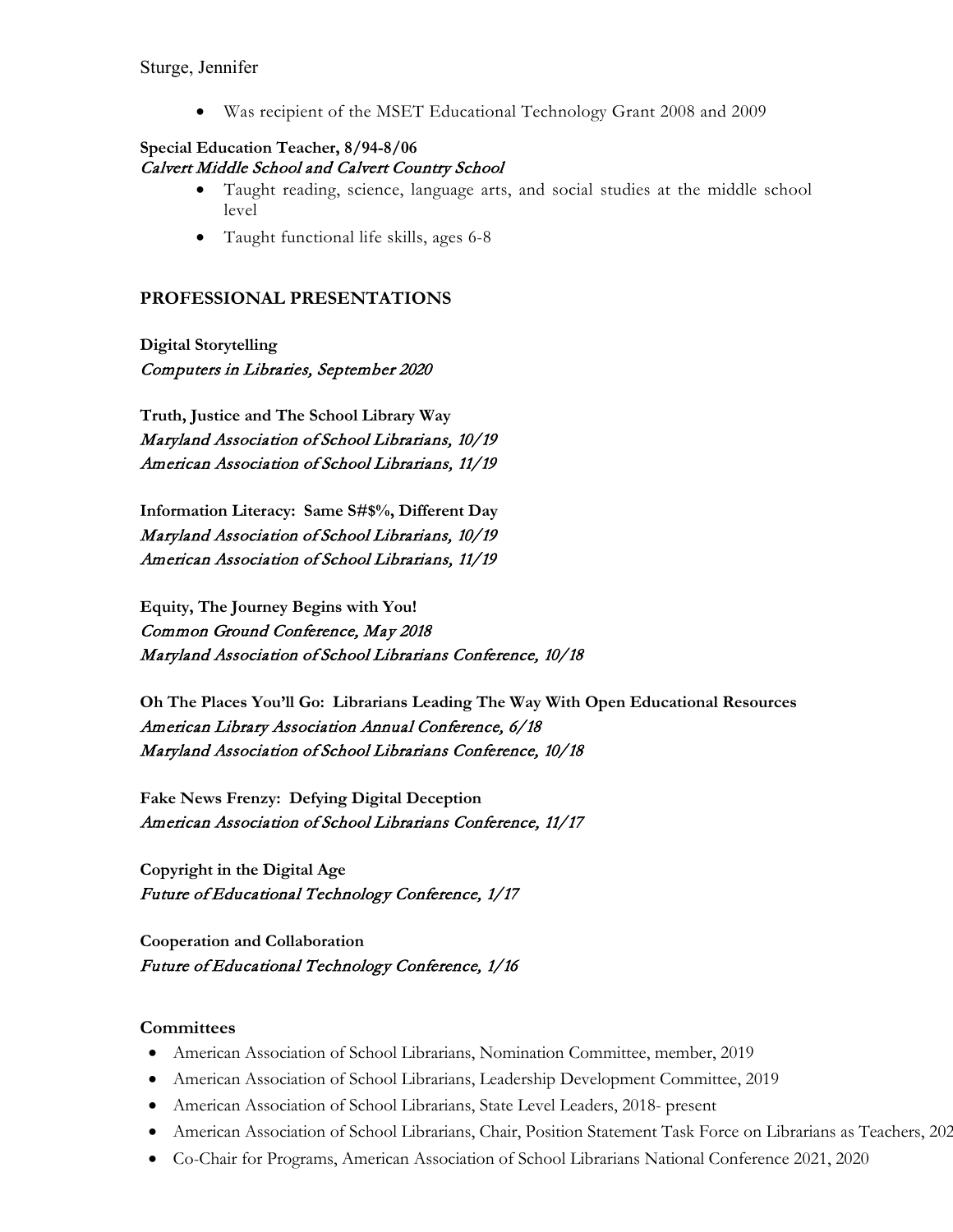- Co-Chair Maryland State Department of Education Professional Development Committee for Librarians
- Instructional Technology Liaisons, MSDE 2013 present
- MDK12 Digital Library Steering Committee 2014- present
- Member of *Knowledge Quest* Editorial Board, 2020-2022
- Observation and Evaluation Committee for Non-Traditional Teachers, 2014 2019
- Reviewer, American Association of School Librarians Conference 2017, 2019
- School Library Liaison, MSDE 2014- present
	- Taskforce Chair, School Librarian Position Statement on Instruction, 2020
- Universal Design for Learning Leadership Committee, 2014 present
- Writing Panel Review Committee, 2014 present

## **Publications**

Fitzgerald, Marianne, et al. "School Librarians and Social Justice Education." *Knowledge Quest*, vol.

48, no. 1, Jan. 2020.

Sturge, Jennifer. *Assessing Readiness for School Library Collaboration*. Knowledge Quest. V 25 no. 3,

pgs. 25-31.

[Programming Librarian](https://programminglibrarian.org/users/dmignardi) Monthly Blog Posts (2018-present)

[Knowledge Quest Monthly Blog Posts](https://knowledgequest.aasl.org/author/jstruge/) (2019-present)

#### **Chapters Authored in Books**

Hill, Renee (ed). Hope and a Future: Perspectives on the Impact that Librarians and Libraries

Have on our World Vol: 48. *Chapter 2 Check Your Bias at the School Library Door.* Emerald

Books. 2021.

Morellion, Judi (ed). Core Values in School Librarianship. *Chapter 8 Relationships.* ABC-Clio. 2021

Stivers, Julie (ed). Include. Chapter 9 *Social Justice Standards and School Libraries*. ALA Editions.

2021.

#### **Awards**

*Maryland State Technology Leader of the Year, 2019 Ruth Toor Award for Strong School Libraries, 2019 ABC-Clio Leadership Grant, Maryland Association of School Librarians, 2020*